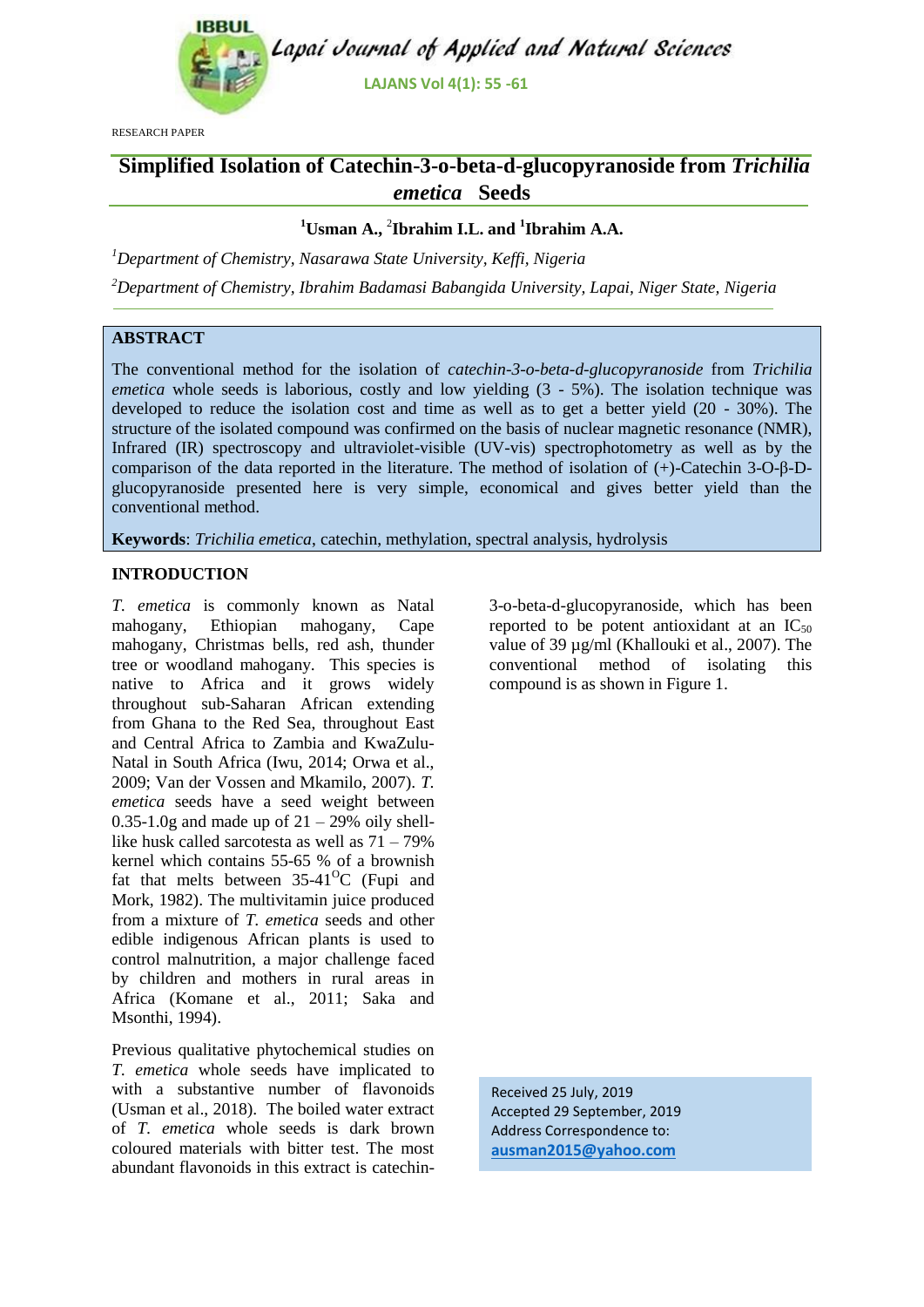

Figure. 1. Scheme for the isolation of catechin-3-o-beta-d-glucopyranoside from *T. emetica w*hole seeds. Usman et al., 2018.

#### **METHODOLOGY**

**Solvent purification:** Solvents used during the work were of analytical grade supplied by Fisher scientific and there was no further purification. The purity of the compound isolated was tested by thin layer chromatography (TLC) on silica gel 60  $GF<sub>254</sub>$ glass plate and the spot was made visible by exposure to UV lamp.

**Melting point:** A Stuart instrument was used for recording the melting points. Care was taken to ensure that the heating was done steadily.

**1H-NMR spectra:** The 1H-NMR spectra were recorded on a Bruker Avance (400 MHz) spectrometer with internal reference of  $\delta_H$  3.31

ppm for  $CD_3OD$  using TMS (Trimethylsilane) as an internal standard.

**13C-NMR spectra:** The 13C-NMR spectra were recorded on a Bruker Avance (400 MHz) spectrometers with internal reference of  $\delta_c$ 49.0 ppm for  $CD<sub>3</sub>OD$  using TMS (Trimethylsilane) as an internal standard.

**Infrared spectra:** Infrared spectra were recorded on a Perkin Elmer 100 FT-IR spectrophotometer. Spectra were taken in KBr pellets.

**Optical rotation:** Optical rotations were measured in methanol solution on an ADP 440+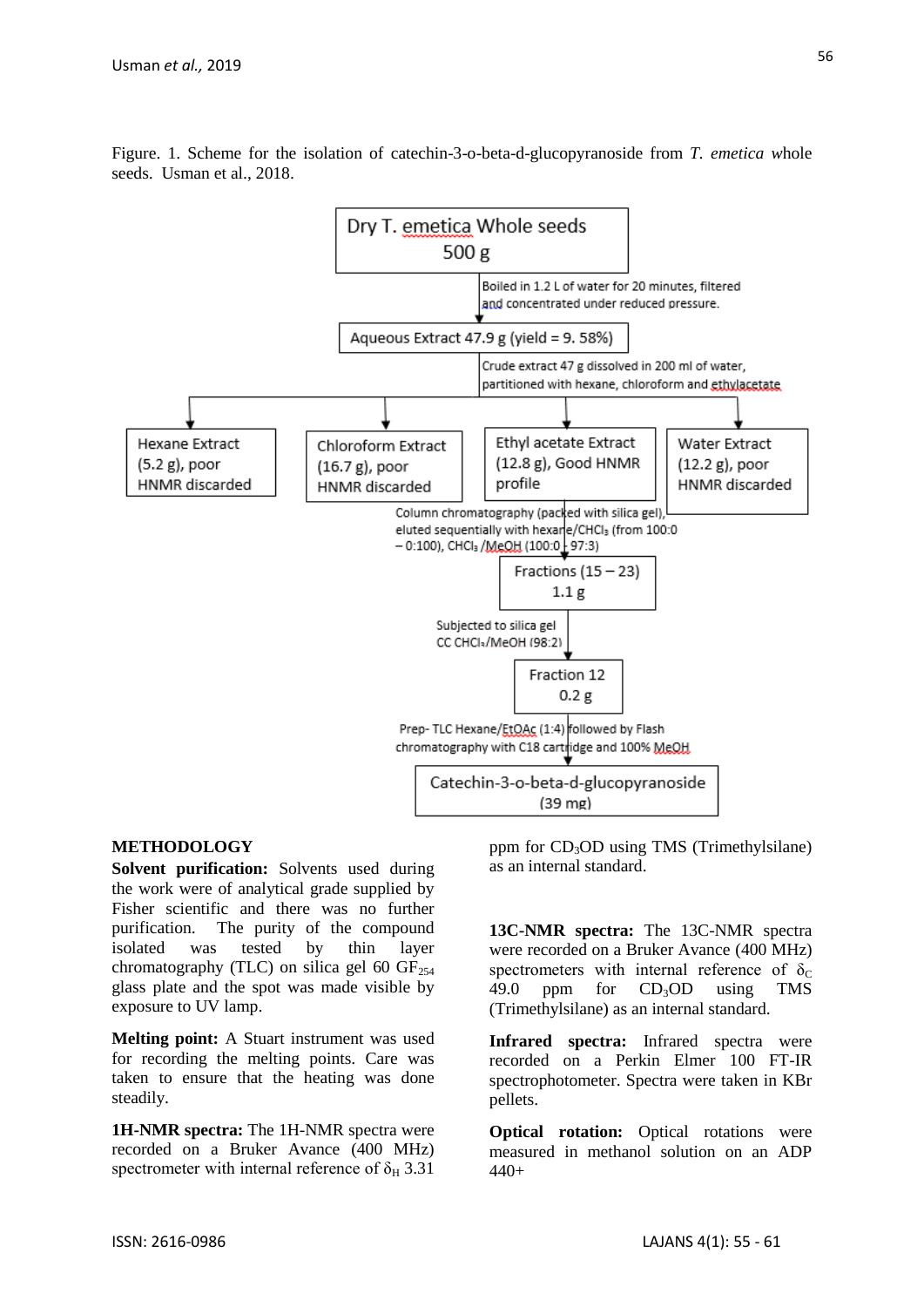polarimeter.

**UV and Mass spectra:** A Thermo Instruments HPLC system mass spectrometer with an electrospray ionization (ESI) source was used for recording of the mass and UV spectra.

**Silylation of the sugar:** A Thermo Scientific 1300 gas chromatograph equipped with a TRIPLUS RSH autosampler and an ITQ 900 MS detector was used for the analysis of the silylated sugars. The conditions of the GC were as follows: column, Rxi®-ms (length: 30 m, ID: 0.25 mm, df: 0.25 μm). Inlet temperature 250  $^{\circ}$ C, split flow 30 ml/min, split ratio 20 and carrier flow rate 1.5 ml/min. The temperature program start at 172  $^{\circ}$ C, hold for 1 min, then increased at 10  $\mathrm{C/min}$  up to 210  $\mathrm{C}$ , hold for 1 min then 20  $^{\circ}$ C/min up to 220  $^{\circ}$ C, hold for 1 min, then a final ramp of 10  $\mathrm{C/min}$ to  $280^{\circ}$ C and hold for 1.5 min. Total run time of 15 min.

**Collection of raw materials:** *T. emetica*  seeds was collected from the Botanical garden of Kwame Nkruma University of Science and Technology, Kumasi, Ghana.

# **Isolation Procedures**

The method described by Hye *et al*., (2009) with modification was adopted. Dried *Trichilia emetica* whole seeds (500 g) was refluxed in 1L of distilled water at 100 °C for 2 hours and allowed to stand for 3 hours. The extract was decanted off, filtered and evaporated in vacuum at 50 °C. The residue obtained was air dried and weighed (97.2 g). 95 g of the residue was taken in a 2L glass beaker containing 500 ml distilled water. It was boiled with constant stirring for complete dissolution and filtered while hot. The filtrate was concentrated to about 200 ml and allowed to stand for 3 hours. The obtained precipitate was filtered, the aqueous filtrate was discarded while the residue was dissolved in ethanol 200 ml and filtered. The ethanolic solution was concentrated in vacuum, the resulting residue was dissolved in hot water (200 ml) and allowed to stand for 6 hours. The precipitate formed was filtered, air dried and weighed (19.2g, 20%). The process of re-crystallization from water was repeated two times.

#### **Thin layer chromatography of the compound**

The isolated compound and authentic samples were applied on a silica gel 60  $F_{254}$  glass plate using ethyl acetate and developed with Hexane, ethyl acetate, methanol (3:2:1). Spots were visualised using phosphor molybdic acid. Both the compounds showed single spot (*Rf*   $=0.24$ ).

### **Spectral analysis of (+)-Catechin 3-O-β-Dglucopyranoside**

**IR spectra:** IR spectra [υmax (KBr)] showed band at 2700-3340 (broad), 1609, 1520, 1464,1373, 1285, 1254, 1142, 1103, 1072, 1028, 821 cm-1.

**UV spectra:** UV spectra (λmax [methanol]) showed maxima at 279nm and 232 nm.

**Optical rotation:** -11.73 (c 0.33 in methanol)

**Mass spectra:** The mass spectrum showed a base peak at 453.

**1H-NMR** (400 MHz, CD3OD) δ 4.95 (H-2, d, 5.85 Hz), 4.25 (H-3, m), 2.55 (H-4a, dd, J=8.30, 16.24 Hz), 2.87 (H-4e, dd, J=5.25, 16.24), 5.95 (H-6, d, J=1.90 Hz), 5.91 (H-8, d, J=1.90 Hz), 6.84 (H-2', d, *J*=1.65 Hz), 6.76 (H-5', d, *J*=8.15 Hz), 6.71 (H-6', dd, J=1.65, 8.17 Hz), 4.20 (H-1'', d, J=7.43 Hz), 3.33 (H-2'', m), 3.30 (H-3'', m), 3.25 (H-4'', m), 3.18 (H-5'', m), 3.65 (H-6'', dd, J=5.24, 11.76 Hz) and 3.85 (H-6'', dd, J=1.52, 11.76 Hz).

**13C-NMR** *(400 MHz CD3OD):* 80.1 (C-2), 76.1 (C-3a), 26.1 (C-4), 157.9 (C-5), 96.4 (C-6), 157.5 (C-7), 95.6 (C-8), 156.6 (C-9), 100.7 (C-10 ), 132.3 (C-1' ), 114.8 (C-2'), 146.4 (C-3'), 146.3 (C-4'), 116.1 (C-5'), 119.6 (6'). Glucose moeity peaks appeared at 103.8 (C-1''), 75.2 (C-2''), 77.8 (C-3''), 71.6 (C-4''), 78.1 (C-5") and 62.9 (C-6").

# **Acid hydrolysis**

Sample (3 mg) was dissolved in methanol (10 ml), 10 ml of 5%  $H<sub>2</sub>SO<sub>4</sub>$  was added and refluxed for 5 hours. On cooling, the methanol was evaporated under vacuum and the  $H_2O$ washed with EtOAc  $(3 \times 5 \text{ ml})$ . The aqueous portion was concentrated and compared to standard sugars using the TLC systems  $CH_2Cl_2/MeOH/H_2O$  (17:6:1) while the EtOAc portion contained the aglycon (a catechin). The sugar was identified as D-glucose (Chaturvedula and Prakash, 2011).

#### **Methylation of (+)-Catechin 3-O-β-Dglucopyranoside**

The method described by Vogel, 1969 was adopted with modification. The attempt to methylate the catechin glycoside was not possible. After acid hydrolysis of the catechin glycoside, the aglycon (catechin) was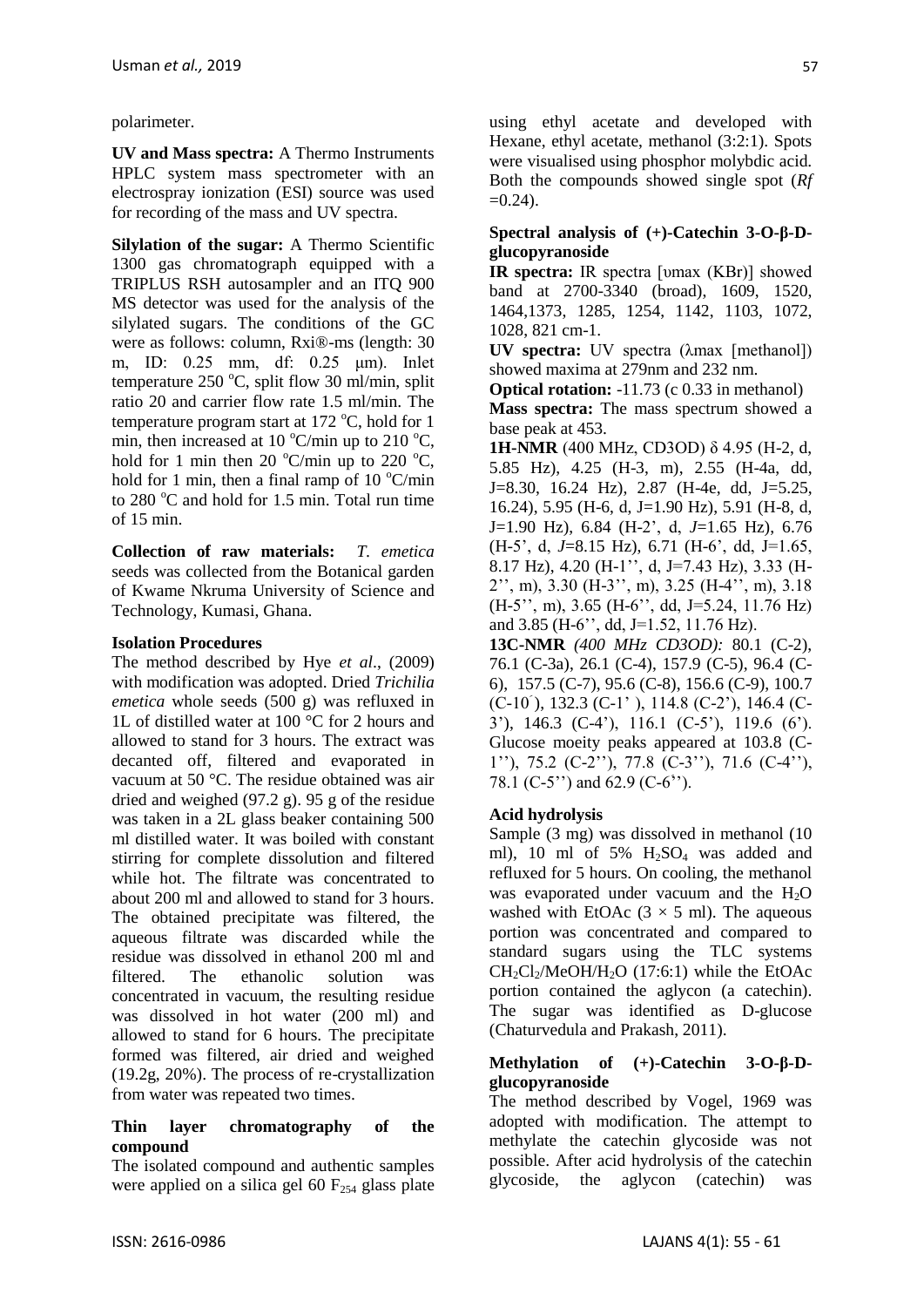methylated with dimethyl sulphate. The yield of the methylated aglycon was 79%. The melting point of the methylated aglycon is between 144-145°C which corresponds to  $5,7,3$ ,  $4$  -tetra methyl ether of (+)-catechin.

Fig. 2. Methylation of (+)-catechin after acid hydrolysis



#### **RESULTS AND DISCUSSION**

The conventional method of isolating catechin-3-o-beta-d-glucopyranoside involves several steps which is time consuming and economically not viable. The method of isolation described in this report was found more suitable, because it involve lesser steps and gives better yield. The thin layer chromatographic behaviour of the isolated compound ( $Rf = 0.24$ ) was in agreement with

the authentic compound (Raab et al., 2010). The UV spectrum showed absorption bands at 232 and 279 nm, consistent with conjugated  $\pi$ - $\pi^*$  transition arising from the aromatic ring. The IR spectrum showed a broad band at 3340 cm<sup>-1</sup> corresponding to aliphatic and aromatic C-H, phenolic and alcoholic O-H stretching. A band observed at  $1609 \text{ cm}^{-1}$  is due to aromatic C=C stretching, 1142, 1072 (C-O stretching) and 821 cm-1 out of plane deformation.

Figure 3. The mass spectrum of (+)-Catechin 3-*O*-β-D-glucopyranoside

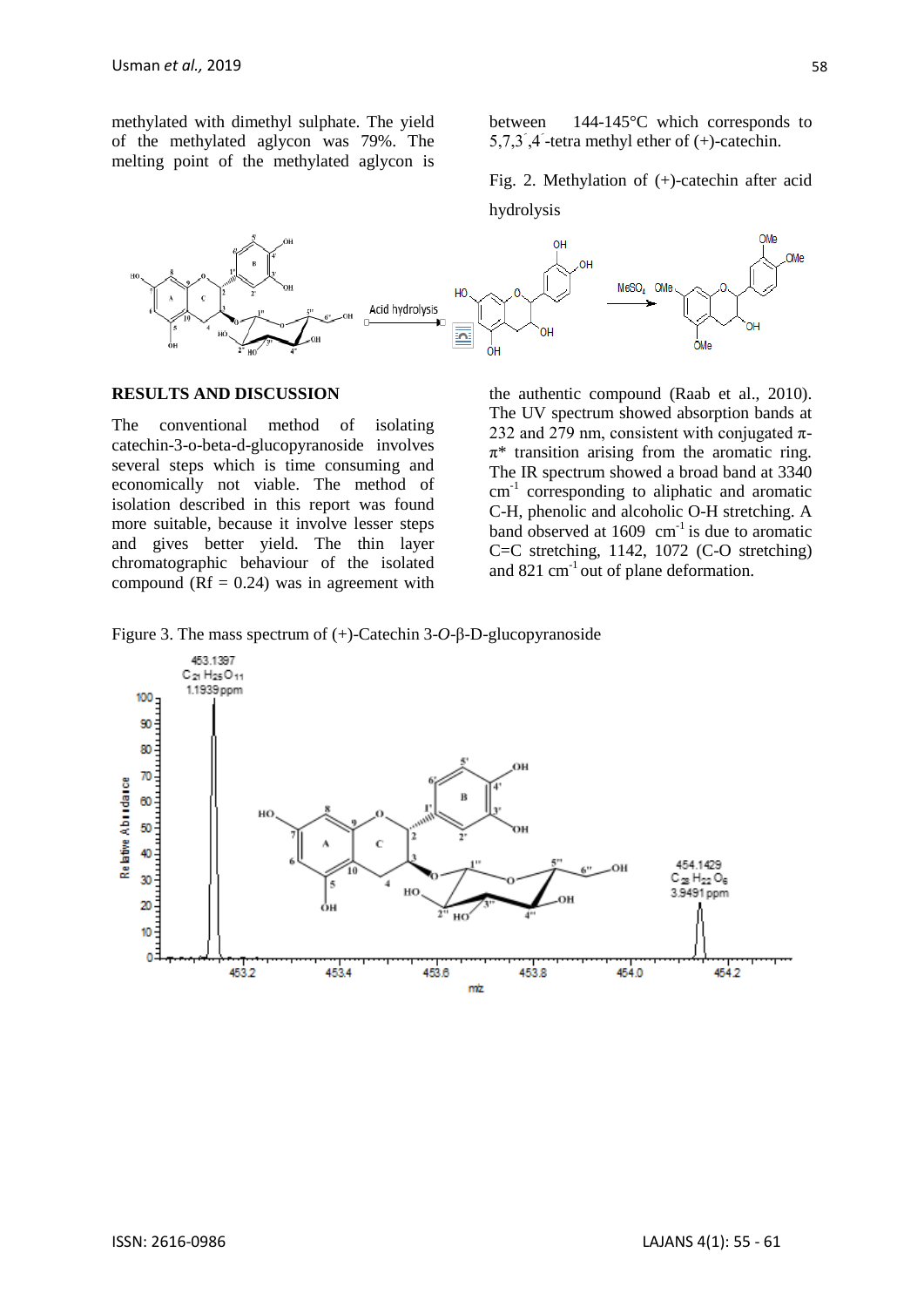

Figure 4. The <sup>1</sup>H NMR spectrum of (+)-Catechin 3-*O*-β-D-glucopyranoside

Figure 5. The DEPT spectrum of (+)-Catechin 3-*O*-β-D-glucopyranoside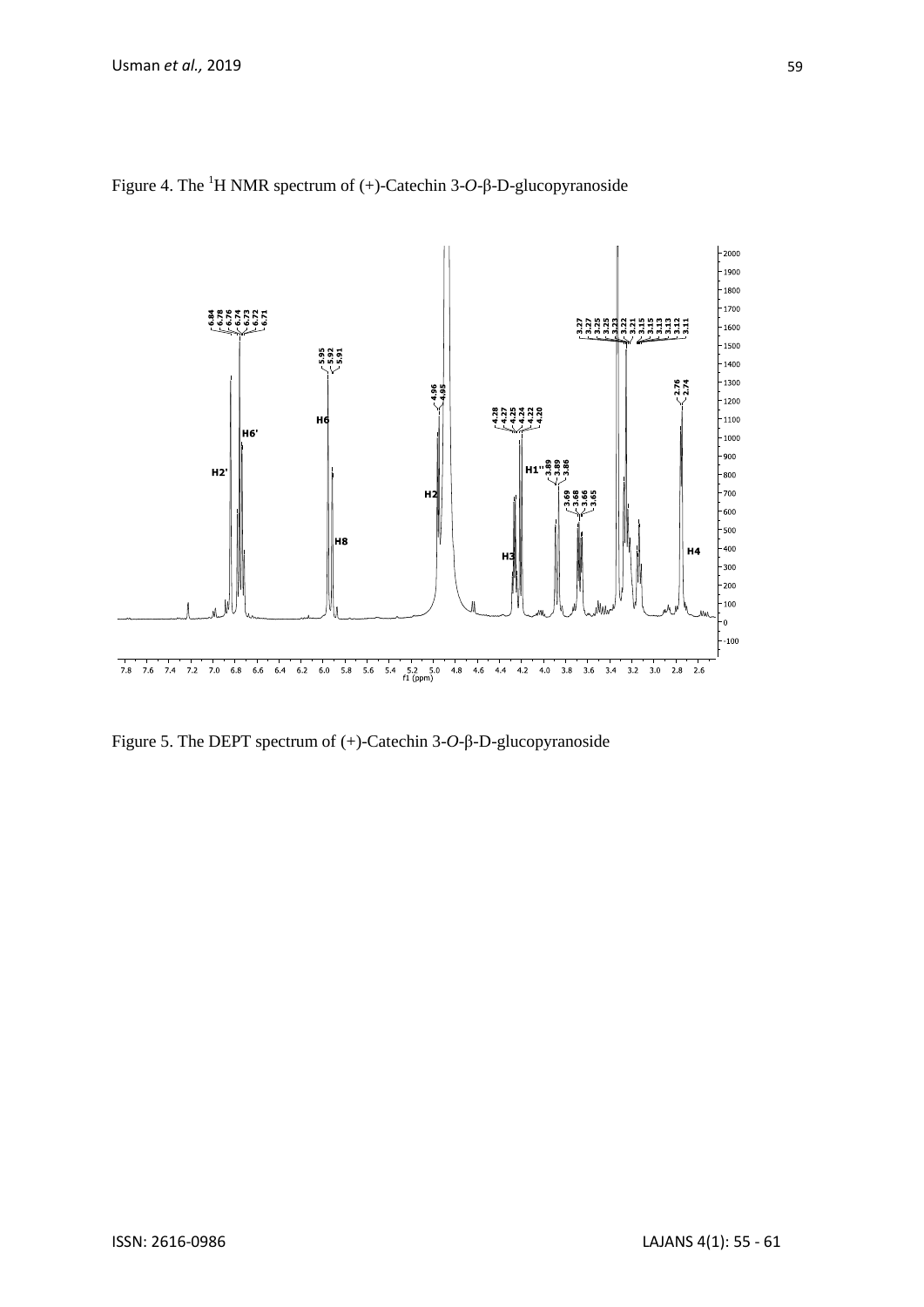

The compound's molecular formula of  $C_{21}H_{24}O_{11}$  was established on the basis of ESI-HRMS at  $m/z$  453.1397 [M + H]<sup>+</sup> (Calcd for 453.1398) (Figure 3). The optical rotation is - 12.10 (MeOH: c 0.33) which is comparable to the literature value of –11.73 (Usman et al., 2018). The 1H NMR spectrum of this compound is consistent with the literature value (Ishimaru et al., 1987; Hwang et al., 1989). The spectrum also shows one anomeric proton at  $\delta_H$  4.20 (d, 7.5 Hz, H-1<sup>''</sup>), based on this coupling constant, the configuration of the sugar moiety is determined to be β-oriented indicating a β-glucosyl moiety (Figure 4).

The DEPT spectrum (Figure 5) revealed twenty one signals equivalent to two methylene, twelve methine and seven quaternary carbons. The spectrum also show one anomeric carbon at 103.89 (C-1'') and other signals for glucose were observed at  $\delta_{\rm H}$ 75.2 (C-2''), 77.8 (C-3''), 71.6 (C-4''), 78.1  $(C-5'')$  and 62.9  $(C-6'')$ . Additionally, the C-3 site of glycosides resonated at higher field  $\delta_c$ 76.10, thus exhibiting a shielding effect and this indicated that the attachment of the sugar was at C-3 via a C-O-C linkage. The melting point of the compound also agree well with the literature values (Bae et al., 1994; Raab et al., 2010). Acid hydrolysis of catechin-3-o-beta-dglucopyranoside yielded catechin and on methylation gave  $5.7.3$ ,  $4$  -tetra methyl ether of (+)-catechin.

#### **CONCLUSION**

The method of isolation of (+)-Catechin 3-Oβ-D-glucopyranoside presented here is very simple, economical and gives better yield than the conventional method. This compound can be isolated commercially for research and medicinal purposes employing the same techniques.

#### **Acknowledgement**

The authors are grateful to Nigerian Tertiary Education Trust Fund (TETFUND) for financing the research work.

#### **REFERENCES**

Bae, Y. S., Burger, J. F. W., Steynberg, J. P., Ferreira, D., Hemingway, R. W. (1994).